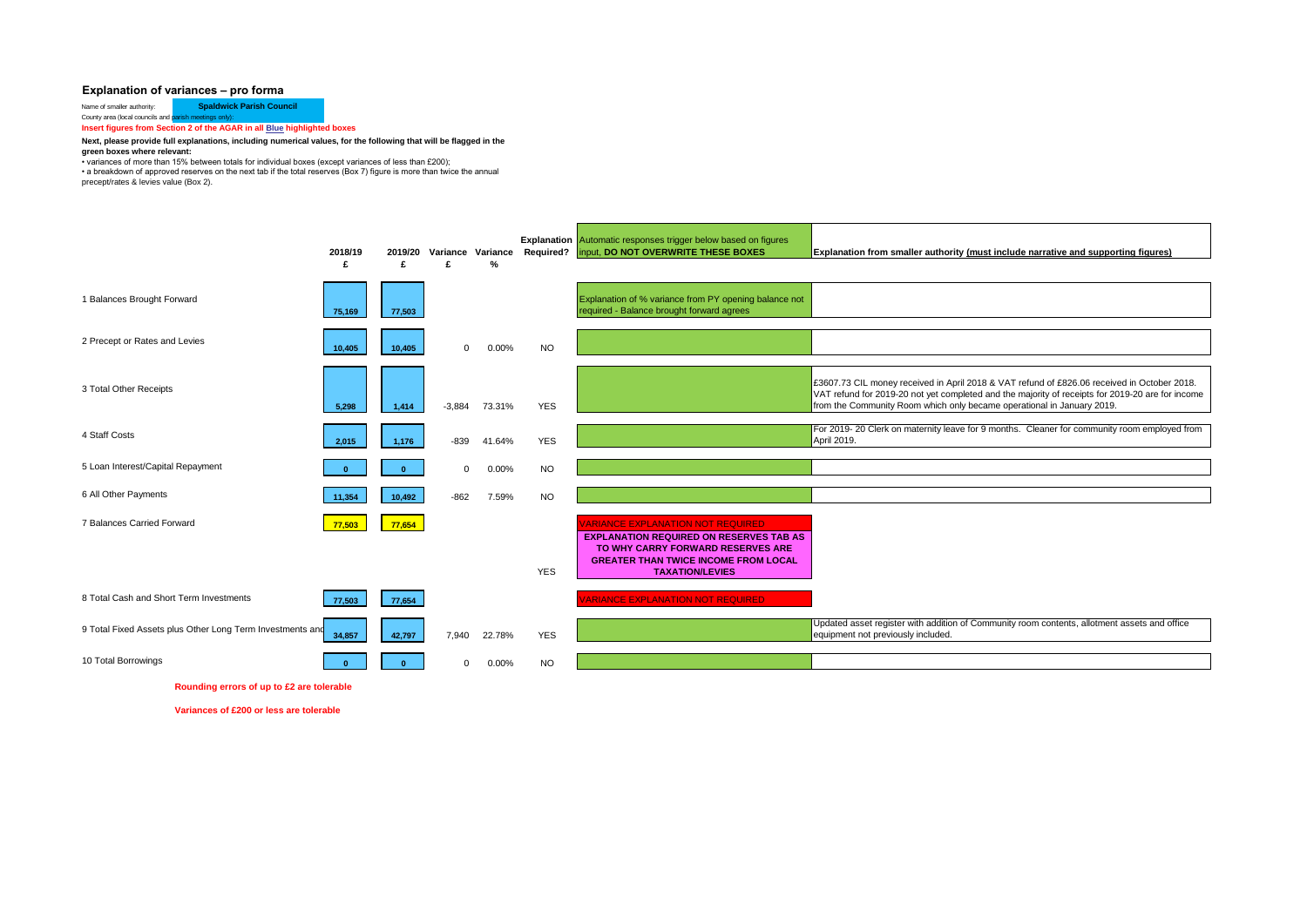## **Explanation for 'high' reserves**

(Please complete the highlighted boxes.)

Box 7 is more than twice Box 2 because the authority held the following breakdown of reserves at the year